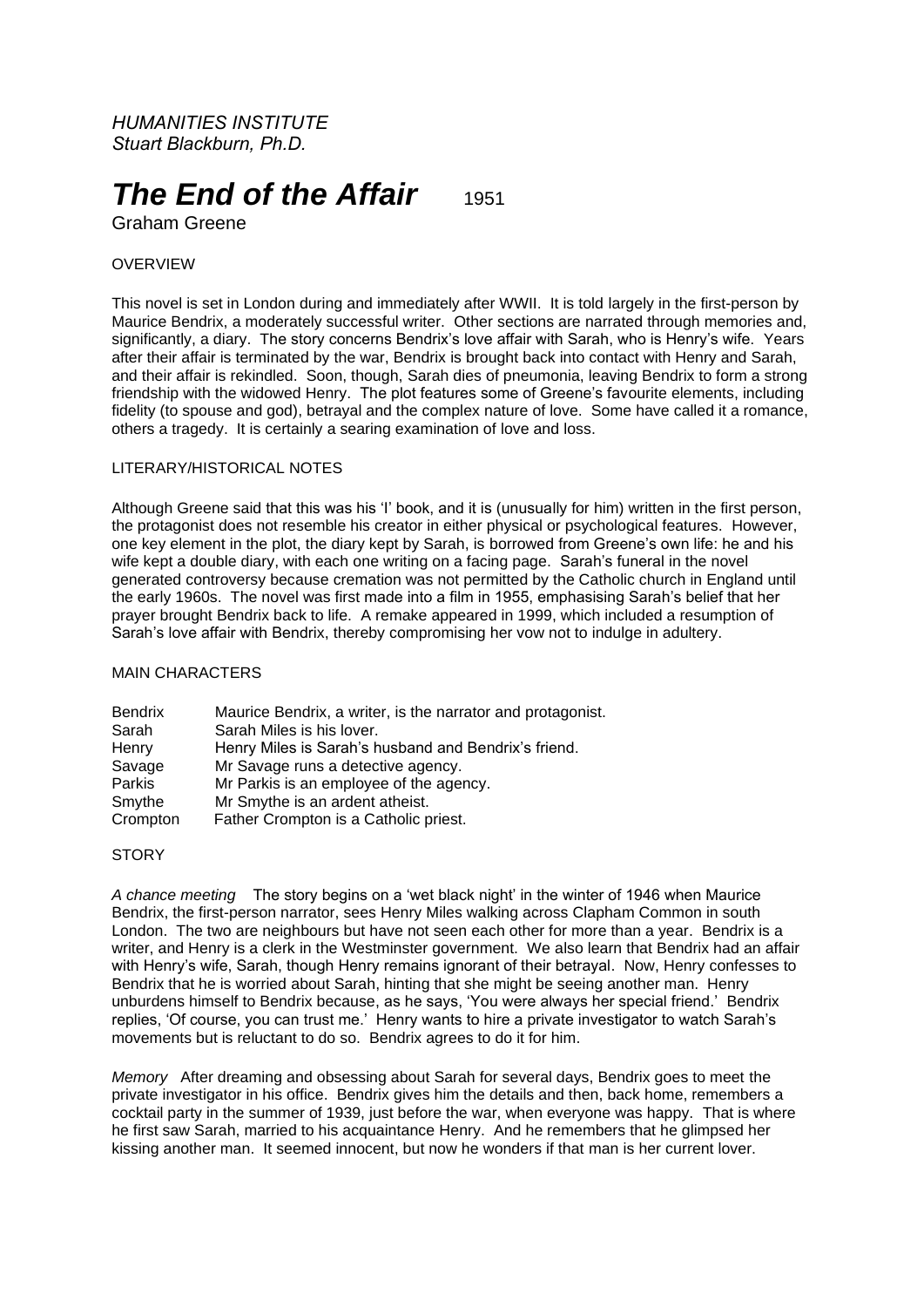*Sarah* Sarah calls Bendrix and they meet for lunch at their old restaurant. Calmly, she says she's worried about Henry and asks Bendrix to cheer him up. 'I think he's lonely,' she says. 'He hasn't really noticed me for years.' As they walk home, Bendrix kisses her in a fumbling way.

*Investigation* Afterward, Bendrix finds that he keeps thinking about Sarah, which distracts him from writing his fiction. He has to admit that he is falling back in love with her and that he is jealous of her supposed affair. He also meets with Parkis, the detective tracking Sarah's movements, which takes his mind off writing but plunges him deeper into his obsession with Sarah. As Parkis gives him the details of her meeting with a man, it's obvious that he is reporting on the lunch Bendrix just had with Sarah.

*Affair resumed* Bendrix pursues Sarah and they renew their affair, with visits to the cinema and hurried kisses on the doorstep of Henry's house. Soon, they are making love on the ground floor in the house, while Henry is ill in bed upstairs. When they declare their undying love for each other, Bendrix remarks that she was telling the truth but he was lying because he doesn't completely trust her.

*Letter* Parkis shows Bendrix a love letter stolen from Sarah's waste basket, which convinces him that Sarah does have a new lover. Parkis also reports that Sarah makes regular visits to a house in Cedar Road. Now, Bendrix meets up with Henry, who has lost interest in any surveillance of his wife and is angry when Bendrix gives him 'proof' of her infidelity. Henry guesses that he and Sarah were lovers, and Bendrix admits that they were. Instead of an argument, though, Bendrix and Henry accept their mutual love for Sarah.

Affair ended Bendrix then remembers the 'end of the affair.' He and Sarah had been in Bendrix's house when a German bomb half destroyed the building and left him injured and unconscious. When he awoke, Sarah, who was tending to his wounds, says that a 'miracle had happened.' She thought he was dead but prayed and he was saved. Significantly, she doesn't explain this to Bendrix. The following day, though, she tells him that the affair is over. He persists in trying to contact her, but she does not respond and he contemplates suicide. He doesn't kill himself but begins to hate Sarah.

*Mr Smythe* Back in the present, Bendrix and Parkis devise a way to get access to the house in Cedar Road, where Sarah often goes. Lying his way in, Bendrix discovers that the house belongs to Mr Smythe, an ardent atheist. Parkis then manages to sneak into a party at Henry's house and steal Sarah's diary.

*Promise to god* Reading her diary, Bendrix discovers that she ended the affair because of a promise made to god: when she thought he had been killed by the bomb that day, she struck a bargain with the Almighty: 'Save him and I will end this sinful adultery.' Bendrix survived and she broke off the affair. The 'miracle' also strengthened her belief in god.

*Smythe* God's apparent power (Bendrix reads) sends Sarah to Smythe, with whom she had intense discussions about religion. She had hoped that he would dissuade her from believing in a powerful god, but the opposite happened. Bendrix also reads about the 'wet black night' described in the first page of the novel, when Bendrix ran into Henry. When she came home that night and saw Bendrix with Henry, she couldn't stop thinking about him. She resolved to divorce Henry but was unable to carry through with her plan. Smythe then asked her to marry him, but she said no.

*Death* Back in the present, Bendrix calls Sarah and says he is coming to visit her. She tells him not to come and, though severely ill in bed, runs out into another dark and wet night. Bendrix follows her through the streets and catches up with her in a church, where they (once again) pledge their mutual love and plan to elope. When they part, Sarah promises to call him in the morning, but he doesn't hear from her for eight days. Henry calls and informs him that Sarah died of pneumonia, contracted on that first 'wet black night' only four weeks earlier.

*Arrangements* Bendrix goes to Henry's house and they reminisce about Sarah. Henry feels no jealousy, only friendship for someone who also loved his wife. Bendrix takes over the funeral (cremation) arrangements and argues with Smythe, who claims that Sarah was converting to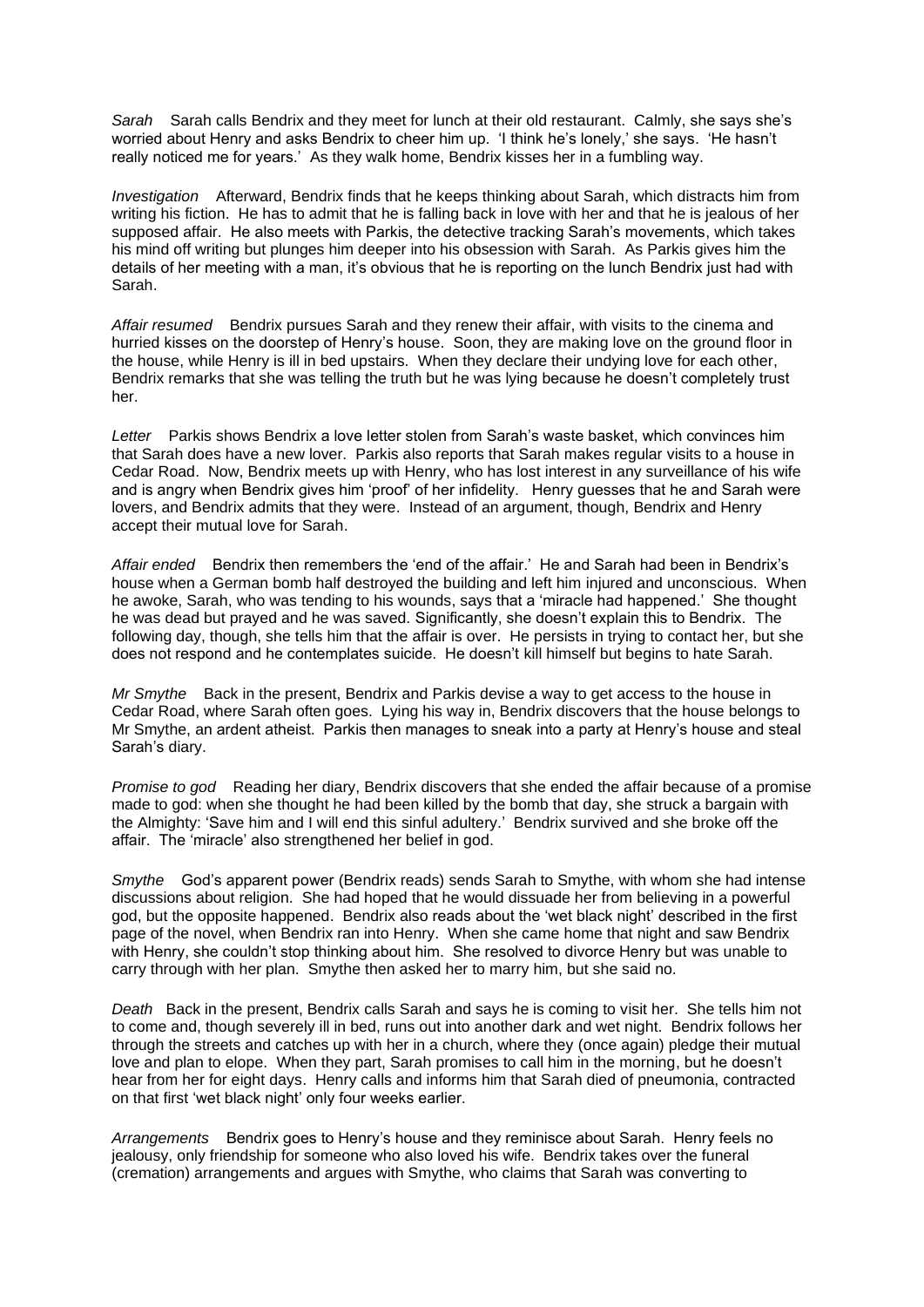Catholicism and should be buried according to its conventions. Ignoring him, Bendrix arranges for a cremation. Bendrix also finds a letter in which Sarah writes that they will never meet again, and certainly not in heaven.

*Cremation* Bendrix argues again about the necessity for cremation, this time with a Catholic priest. He takes some satisfaction when he gets to the funeral service late and sees the smoke rising from the crematorium. At the ceremony, he meets Sarah's mother, who later tells him that Sarah was baptised as a Catholic when she was a young child.

*Friendship* Henry invites Bendrix to live with him in his home, and Bendrix accepts. The two rivals develop a deep friendship based on their memories of Sarah. Bendrix continues to argue with both the Catholic priest and Smythe. Smythe further enrages Bendrix when the atheist claims that the disappearance of his disfiguring facial birthmark can only be explained by supernatural intervention. Bendrix responds by tearing up Sarah's diary. The story ends with Bendrix and Henry going to the pub for a drink together.

### THEMES

*Love and hate* On the first page, Bendrix says to the reader, 'This is a record of hate, far more than love.' Later on, he qualifies this: 'When I began to write I said this was a story of hatred, but I am not convinced. Perhaps my hatred is really as deficient as my love.' Throughout the novel, Bendrix/Greene explores the complex relationship between love and hate, questioning their opposition and suggesting, instead, that they are not just related but two sides of the same emotional coin. But there is more than one kind of love. First, there is romantic love, which is possessive and corrosive, especially in Bendrix. Bendrix's love turns to hate when Sarah leaves him and back to love again when they renew their affair. The intensity of the two emotional states is explicitly recognised by Bendrix when he comments that 'hatred is very like physical love.' At one point, Bendrix muses about his jealousy, which he supposes is what turns love into hate. A second kind of love is selfless and spiritual. Sarah is also caught up in physical love, but through the 'miracle' of Bendrix surviving the bomb blast, she discovers a spiritual love of god. As she writes in her diary, addressing god, 'Did I ever love Maurice [Bendrix] as much before I loved you? Or was it You I really loved all the time?' Sarah's divine love is sacrificial: she vows to renounce her affair with Bendrix if god allows him to live. At the end of the novel, Sarah is dead, and Bendrix blames god for taking her away from him. He says that he 'hates' god and that he is a man of 'hate.' Yet, in the final sentences, he seems to have reached some kind of reconciliation with the woman he both hated and loved. 'I started off saying this was a record of hate. Yet, somehow the hate has got mislaid,' he says. 'All I know is that in spite of her mistakes and her unreliability, she was better than most.' What he didn't add, and what we know, is that Sarah is good because she, unlike Bendrix, was capable of sacrificing her love for Bendrix for a love of god.

*Faith and rationalism* Related to this theme, but distinct from it, is a debate in the novel about the merits of faith versus rational thought. One of the mysteries of the story is the address in Cedar Avenue, where it is assumed Sarah meets her lover. It turns out, however, that she goes there to discuss religion with Smythe, who is an evangelical atheist. Sarah is a non-believer who has been shocked into belief by the 'fact' that her prayers were answered when Bendrix was 'rescued from death' by god. She goes to Smythe to confirm her atheism, but in the course of their conversations, she begins to doubt her lack of belief. Later, she commences proper religious instruction with a Catholic priest. Bendrix, on the other hand, is too much of a rationalist to see any causal connection between Sarah's prayer and his survival from the bomb blast. It must be, he says, pure coincidence, but doubt nags him throughout the story. Toward end, another 'miracle' appears to happen when Smythe's facial scar disappears the day after Sarah kisses it. Bendrix refuses to believe in this 'supernatural nonsense' and even lies to Henry in saying that the disappearance was the result of a doctor's treatment. In other instances, too, Bendrix clings to his belief in coincidence. Sarah, it is revealed, was baptised in a Catholic church when she was two years old, and reverts to that 'hidden, buried' faith when she is a middle-aged woman. It's all pure coincidence, Bendrix tries to reassure himself. Of course, there is no god. Yet, by the end of the novel, Bendrix has struggled so long with his supernatural enemy that he has conjured him into existence. In resignation, he says, 'Oh god, you've robbed me enough [Sarah]. I'm too old and tired to learn to love.'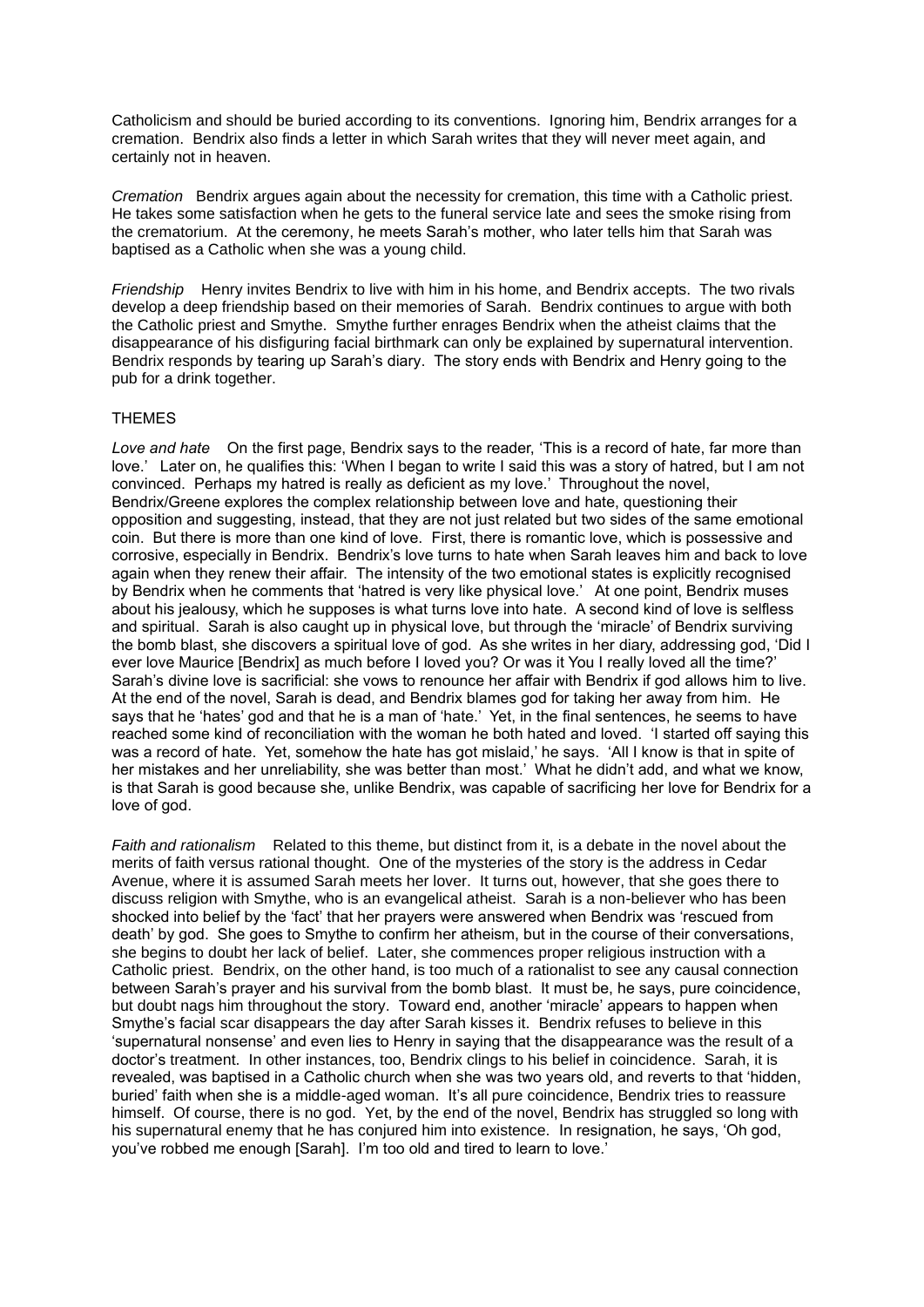#### CHARACTER ANALYSIS

**Bendrix** Bendrix is a moderately successful writer, who has a jaundiced view of the world. He rarely has anything positive to say about anyone, including himself and Sarah, his lover. He is possessive, at times arrogant and often angry, but his willingness to consider his own flaws makes him sympathetic. And he acts kindly toward Henry.

*Acerbic* Bendrix has a sarcastic nature, an acerbity that manifests itself in unhappiness, jealousy, selfishness, cynicism and at times arrogance. We are introduced to his sour outlook on the first page, when he sees Henry and comments that Henry has all the comforts of home and a wife. 'To me,' Bendrix says, 'comfort is like the wrong memory at the wrong place or time: if one is lonely, one prefers discomfort.' He is lonely, without Sarah, and so he likes to walk about on cold, rainy nights on Clapham Common, as he does on that first page. He also tells us that he 'lives on the wrong side of the Common, with the relics of other people's furniture.' Next, he realises that he has the 'wrong' umbrella because it springs a leak. Then he meets Henry, the man who has taken Sarah from him, and thinks cynically: 'There are men [such as Henry] whom one has an irresistible desire to tease; one whose virtues one doesn't share.' Bendrix accompanies his rival to a pub and tells us about the obscenities scrawled on the bathroom wall; then he repeats them to Henry, hoping to shock the tepid little man. In these opening pages, we also learn that Bendrix's sardonic outlook stems, in part, from his sense of inferiority. One of his legs is shorter than the other. Conscious of his physical imperfection, he is quick to reject other people before they reject him. And for the same reason, he can't desire beautiful women, especially if they are intelligent, because he's afraid they will dismiss him. To fortify himself against the world, Bendrix learns to hate.

*Reflective* One character trait that saves Bendrix from our complete loathing is his ability to try, at least, to understand himself, if not others. In fact, the entire novel can be read as a confession, which culminates in a fierce inner debate on the final pages. Sarah is dead and cremated, and Bendrix is railing against her Catholicism, which he blames for her demise. Reading her diary, he knows that she asked god to give him peace, but he now says, 'You failed there, Sarah. I have no peace, and I have no love...I'm a man of hate. But I didn't feel much hatred. I had called other people hysterical, but my own words were overcharged; I could detect their insincerity.' Here, in the depths of his despair, Bendrix is able to turn his sardonic mind against himself and see the humbug in his own words. It is this intense, relentless self-examination that propels the entire novel, probing into motives, interrogating religious faith and questioning marital fidelity.

*Compassionate* Bendrix also displays an uncharacteristic compassion, especially toward the end and especially toward Henry. As we have seen, he is selfish and arrogant through much of the story, but now that he has lost Sarah, he has the widowed Henry as her replacement. The two bereaved men decide to live together, as two old bachelors, and quickly establish a kind of camaraderie. Bendrix's friendship with Henry is dramatised in a scene, when the latter comes home one evening from work. Bendrix has been working on his novel, without success, and is happy to hear the key in the door and the footsteps in the hall. When Henry doesn't come upstairs to him, Bendrix goes down to him. 'Drink?' he says, expectantly. Henry struggles to untie his shoelaces and wrenches off his shoes. Bendrix bends down, picks up the shoes and untangles the knot. It is a quiet domestic scene, an old married couple wordlessly helping each other.

*Sarah* Sarah, who is Henry's wife, is as volatile as Bendrix, her lover. She is unhappy in her marriage and passionate in the affair. She begins as an agonistic but later, after a traumatic experience, converts to Catholicism. She has no close friends and is unable to confide her deepest thoughts to either her husband or her lover and so finds that she must express them in a diary and to god. Although emotionally unstable, she is a serious thinker and tries to puzzle out the dilemmas of life.

*Passionate* Sarah is a passionate person, first in her love for Bendrix and later in her love of god. The two were connected by a specific incident, when Bendrix is knocked out by a bomb and she thinks he is dead. Hysterical and confused, she kneels down and does something she hadn't done since childhood: she prays to god. 'Dear god,' she says, 'make me believe.' She presses her fingernails into the palms of her hands and says, 'Dear god, let him live and I will believe.' But that wasn't enough, she realises, because to believe does not mean pain. So, she makes a promise: 'I'll